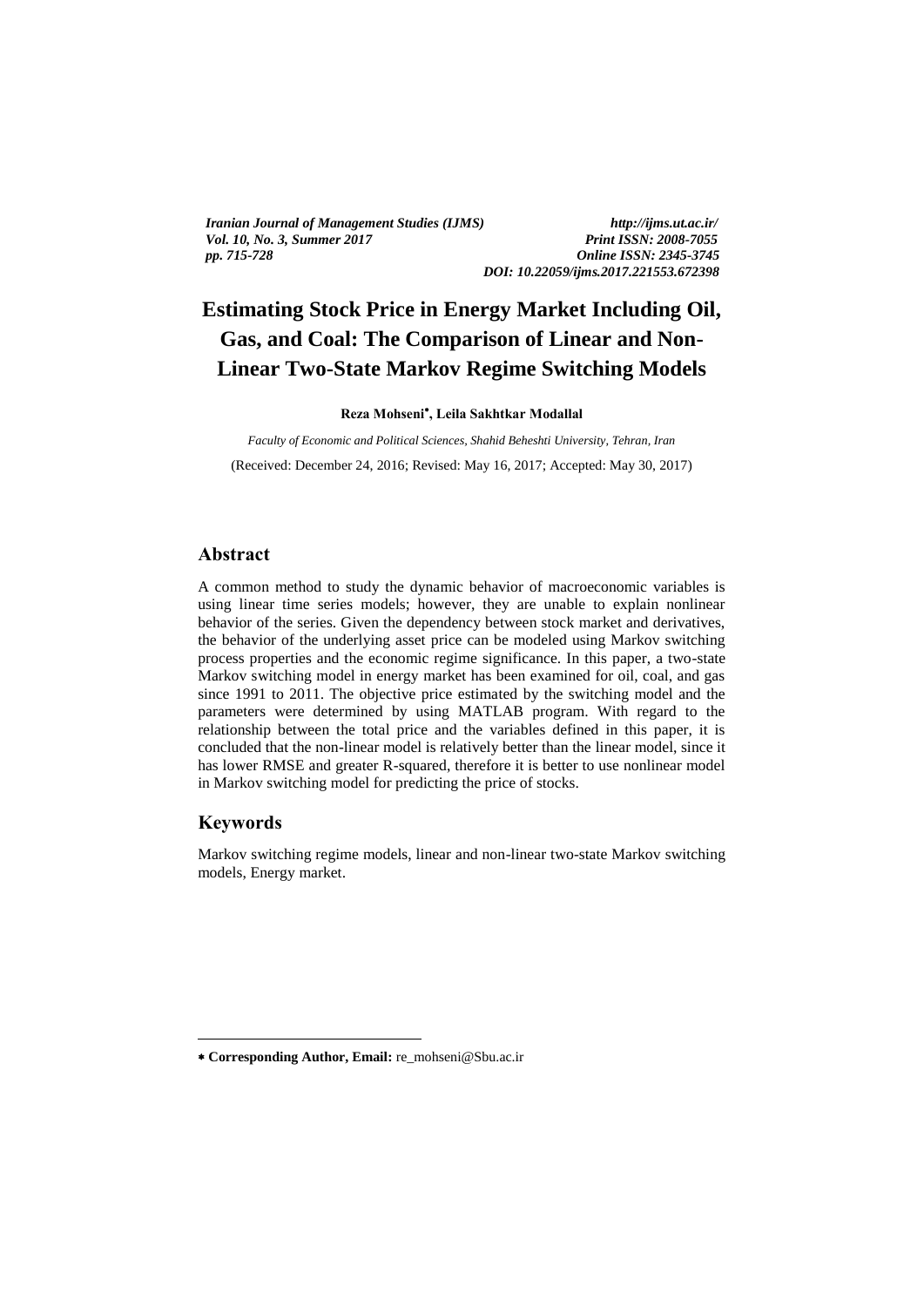#### **Introduction**

In view of the fact that the value of derivatives is derived from the underlying asset price, considering the fluctuations as constant, Black and Scholes (1973) have explained the dynamics of the underlying asset based on the Brownian process.

In recent years, there has been an increasing interest in the use of regime-switching models to capture the macroeconomic regimes affecting the behavior of the market increase of crude oil prices (1973- 1974), the stock market crash (1987), the financial crisis in East Asia such as China, Taiwan, Singapore, South Korea in 1997, and the financial crisis of (2007-2008), also known as the global financial crisis, are the examples of those events which led to changes in the processes of financial time series, stock market shock and oil price shock are the main driving forces behind the credit default market and stock market All of these countries caught up in the Asian financial crisis of 1997 show trade deficits. The reason of the transformation from commercial surplus to fraction for these countries was related to China's decision of entering into export-led growth. While China had less educated workers and a larger internal market in comparison with Southeast Asia, it quickly drew exports from the countries of Southeast Asia. Generally, two categories of internal (environmental) and external factors are cited for the crisis of the East Asian countries. The most important internal factors are the exchange rate stabilization, liberalization of capital movements, trade account deficit, weakening competition power, and reducing exports of the Southeast Asian nations, and the most important external factors are the celerity of regional rate of economic activity in Asia, the crisis spread to all regional countries and devaluation of the Chinese currency (Gill et al., 2016).

The capital asset pricing model (CAPM) is a model that describes the relationship between systematic risk and expected return for assets, particularly stocks. CAPM is widely used throughout finance to estimate risky securities, producing expected returns for assets considering the risk of those assets and appraising capital costs. This is an idealized representation of how financial markets price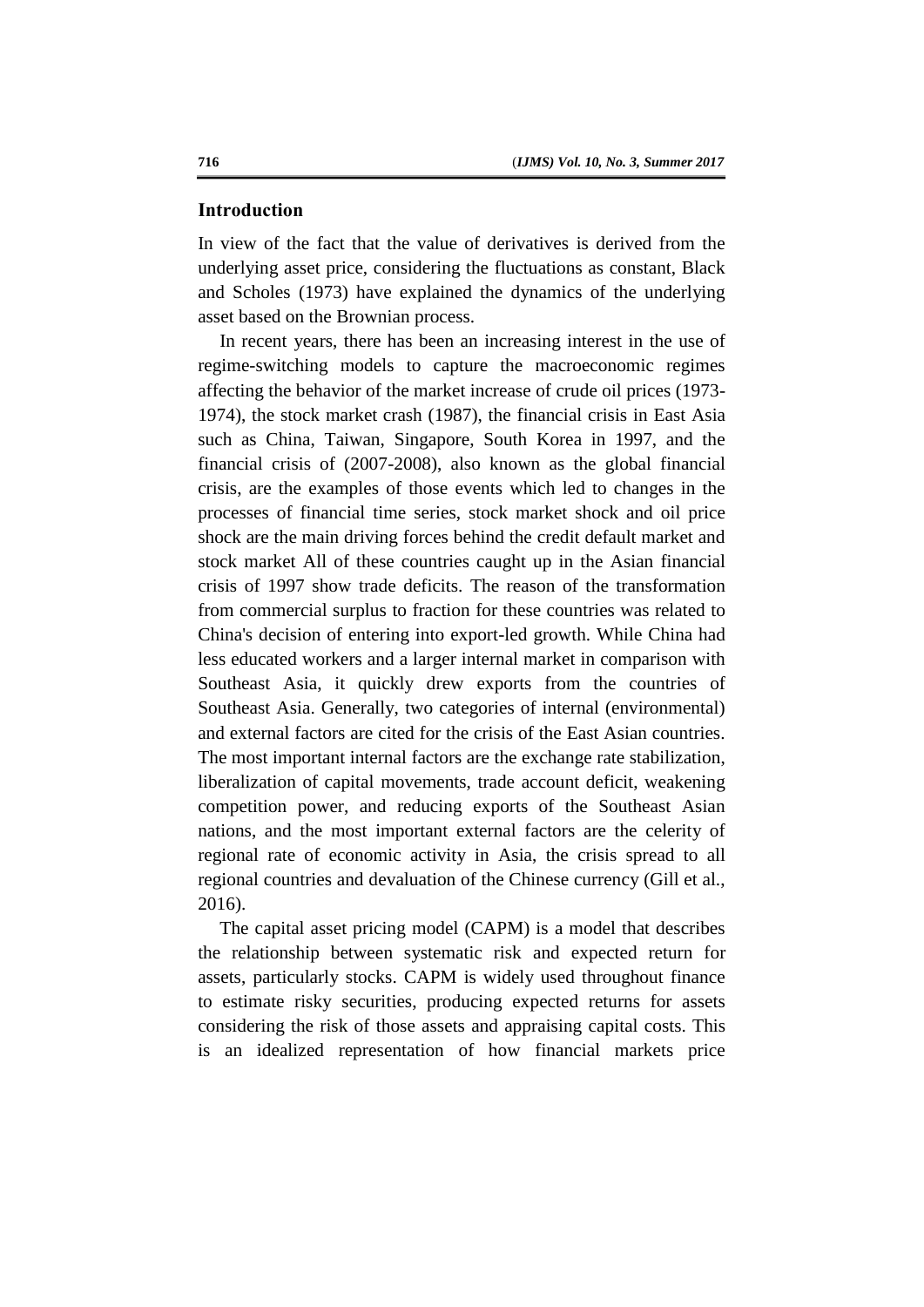securities, and thereby determining the expected returns on capital investments. This model provides a methodology for quantifying risk and translating it into estimates of expected return on equity. Since it necessarily simplifies the global financial markets, CAPM cannot be used in isolation. Everyone wants to make a profit by trading on the market, and in this context a so called portfolio is a dream come true; this is one of the central concepts of this theory.

Regime switching is a model which could explain and measure these changes. Regime switching models can effectively calculate the intricate attributes of time series including interest and exchange rates. Using regime switching models, researches have shown the development of econometrics and have proven the superiority of this model in comparison with other models (Cheng-Der et al., 2012). Market interest rate, the drift and the volatility of the underlying risky asset switch over time according to the state of an economy, which is modelled by a continuous-time Markov chain. Regime switching models seek to capture discrete shifts in the behavior of financial variables; this action will be done by allowing the parameters of the underlying data generating process take on different values in different time periods. And also evidence shows that spillover effects between several kinds of markets have widely been discussed around the globe whereas the transmission of shocks between oil market and stock returns has received little attention.

Oil price shocks have nonlinear effects on stock returns. Empirical evidence from international stock indexes suggests that an increase in oil prices has a negative and significant impact on stock prices in one state of the economy, whereas this effect is significantly dampened in another state of the economy.

The remainder of this paper is organized as follows. Section 2 explains the pertaining literature. Section 3 describes the methodology of the research and introduces the model. The result is then described in Section 4 and Section 5 concludes the paper with a summary.

## **Literature Review**

Most of the empirical studies have concentrated on the structural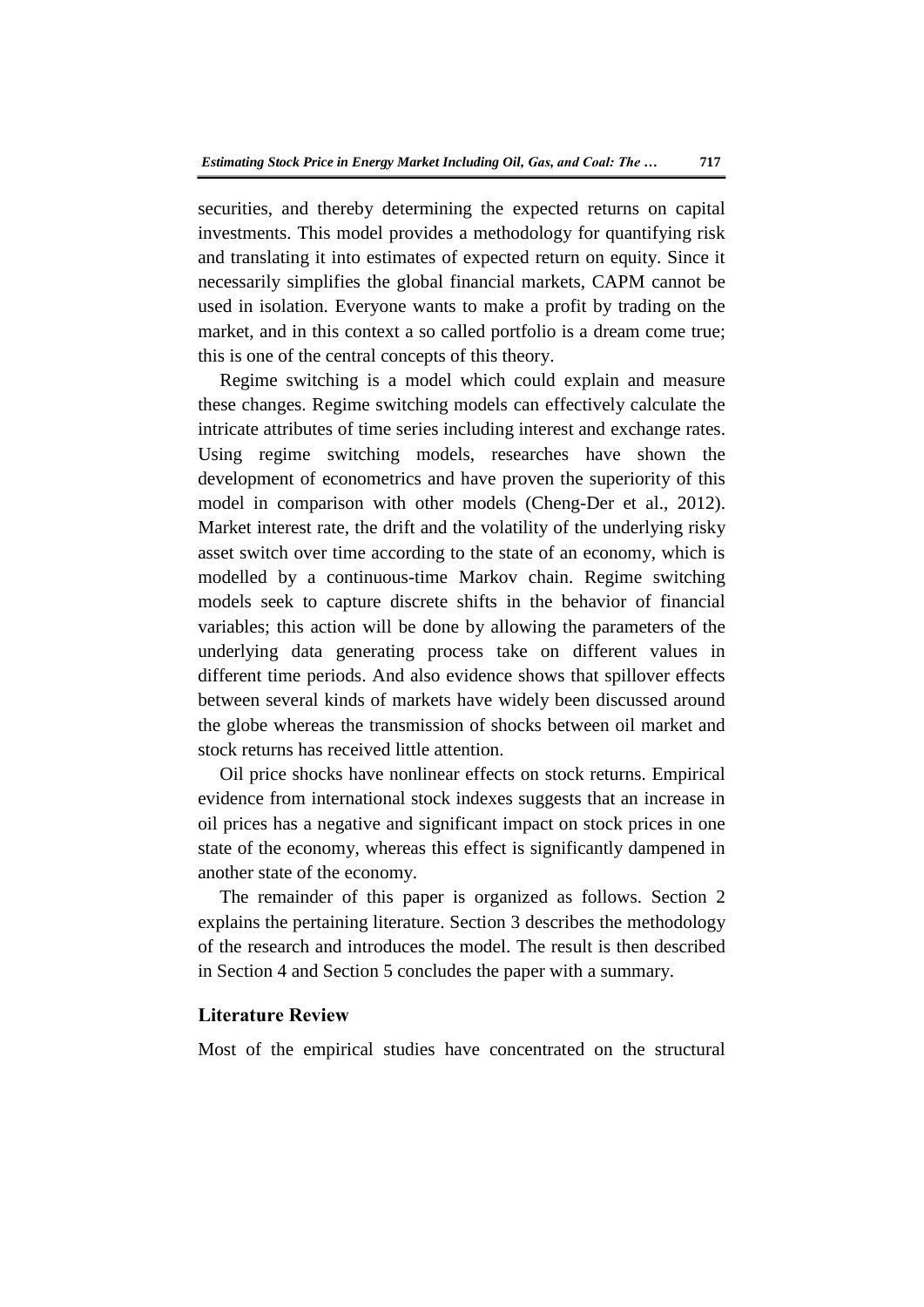shortcomings of the underlying asset market in recent years. The rise and fall of oil prices during above-mentioned period (1991-2011) such as significant increases from 2003 to 2008 and decreases from 2008 to 2009, stock market crash, and some other variations led to changes in the stages of financial time series. Accordingly, the regime switching model was widely used in stock market and derivatives. The main idea is considering a change in regime behavior.

Out of sample forecast performance of two parametric and two non-parametric nonlinear models of stock returns done by Kanas (2003). In his work, the parametric models include the standard regime switching and the Markov regime switching, whereas the nonparametric are the nearest-neighbor and the artificial neural network models. Ultimately, it was shown that Markov regime switching model is the most preferable non-linear extension of the present model for stock return forecasting.

Hamilton (1994) studied a regime switching model with similar steps in each regime, and established a logarithmic likelihood function based on the possibility of regimes for parameters estimation, and then maximized it. Using a generalized regime switching model, Mun Fung and Hock See (2002) consider the temporary state of volatility of daily returns on crude oil futures which lead to sudden changes in mean and variance, GARCH dynamics, basis-driven time-varying transition probabilities and conditional leptokurtosis. This flexible model provides many compound features of conditional volatility within a relatively economical configuration. They conclude that regime switching models prepare a favorable framework for the financial historians who are interested in studying factors beyond the progress of volatility and oil futures traders engrossed in short-term volatility forecasts. Nomikos and Alizade (2004), by using Markov Regime Switching (MRS) models, describe a new approach in order to determine time-varying minimum variance hedge ratio in stock index futures markets. The rationale behind the use of these models stems from the fact that the dynamic relationship between spot and futures returns may be characterized by regime shifts, which, in turn, suggests that by allowing the hedge ratio to be dependent upon the state of the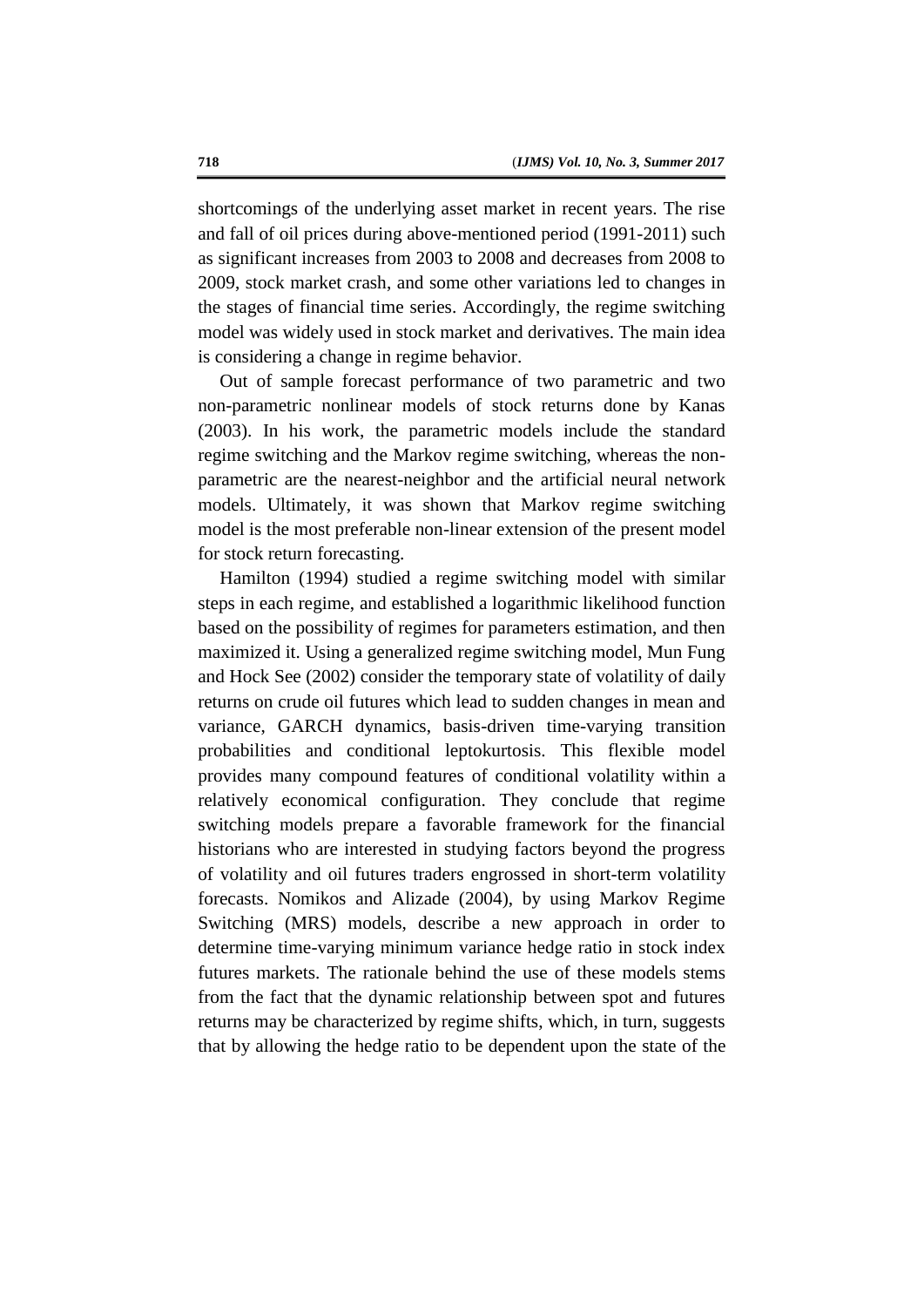market, more efficient hedge ratios may be obtained and therefore superior hedging performance may be compared to other methods in the literature. Over all, the results indicate that market agents may be able to increase the performance of their hedges which are measured in terms of variance reduction and increase in their utility by using MRS models.

Nomikos and Alizade (2004) examined the efficiency of hedge proportions generated from Markov regime switching models in the oil futures markets. Their study was based on the dynamic relevance between spot and futures prices that may be determined by regime changes. They also present a Markov regime switching vector error correction model with GARCH error structure. Their results show that hedging effectiveness is significantly improved in most cases by allowing the variances and covariance of spot-futures returns and also the error correction coefficients to be state dependent.

Zou and Chen (2013) use two-state Markov-switching model to explain behavior of crude oil for 26 years, and found that composite likelihood approach can better show changes in oil prices. Balcilar et al. (2015) investigated the relationship between US crude oil and stock market prices by using a Markov-switching model and monthly data since 1859 to 2013. According to the variance-covariance matrix of the oil and stock prices, they approximated the two regime models divided into high and low volatility regimes and realized that the highvolatility regime existed before the Great Depression and after the oil price shock in 1973. The low-volatility regime often arises when the oil markets drop the control of the international oil companies. Additionally, they found that the high-volatility regime presumably happens in the time of recession. In order to analyze the sudden changes' transmission in volatility conduction from the energy market across several energy indices including Romania, (Acatrinei, 2015) applied a MSGARCH model. The category of Markov Switching GARCH (MSGARCH), as well as GARCH models, may provide a declaration of changes in the conditional volatility. They use daily data for ten years in order to take the dependencies and sensitivities of energy. The results show the volatility level changes and regime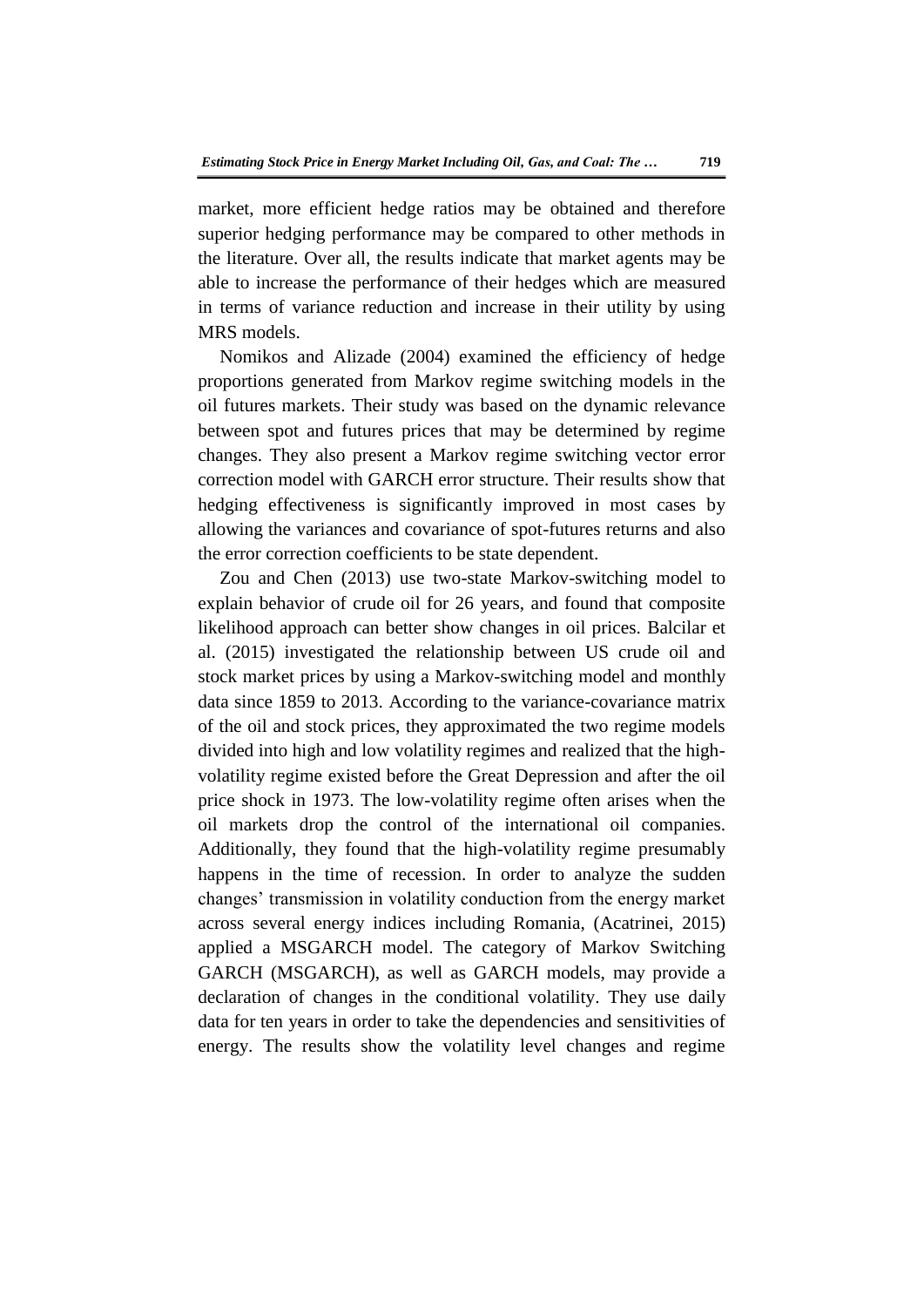duration shift among countries resulted from the heterogeneity of the firms included in the energy equity indices, because they are subject to manifold risk factors. The results do not show any emerging clear pattern in the long term, but once abrupt and potent shocks happened in the short term; there are overlapping patterns in the high volatility regime. Accordingly, the energy indices have responded simultaneously with the decrease in the oil prices in December 2014 denoting an evident dependency and sensitivity to oil price. Energy indices in the European Union had an equivalent pattern with the emerging markets and countries which have fast-growing economies such as Brazil, Russia, India, and China in December 2014.

Mamipour and Vaezi Jezai (2015) use a conintegrated vector autoregressive Markov-switching model to examine the nonlinear properties of three variables in energy market for ten years and found that impact of oil price on stock returns is positive and significant in the short run and negative in the long run.

#### **Methodology**

Markov chain is a stochastic process where the transition from one state to other is possible and countable. Its memorylessness, that is the conditional probability distribution of next state depends only on the current state and is not related to earlier events.

$$
P(X(t_{n+1}) = j | X(t_1) = i_1, ..., X(t_n) = i) = P(X(t_{n+1}) = j | X(t_n) = i) \quad (1)
$$

where

$$
P(X(t_1) = i_1, ..., X(t_n) = i) > 0
$$
\n(2)

This relation is a Markov property. Transition (probability) function is,

$$
P(s, i, t, j) \coloneqq P(X(t) = j | X(s) = i) \ \forall \ 0 \le s \le t \ , \ i, j \in s \tag{3}
$$

Also *P*(*s, I, t, j*) represents probability of transition process to state *j* in time *t* from state *i* in time *s* (Everitt & Skrondal, 2010).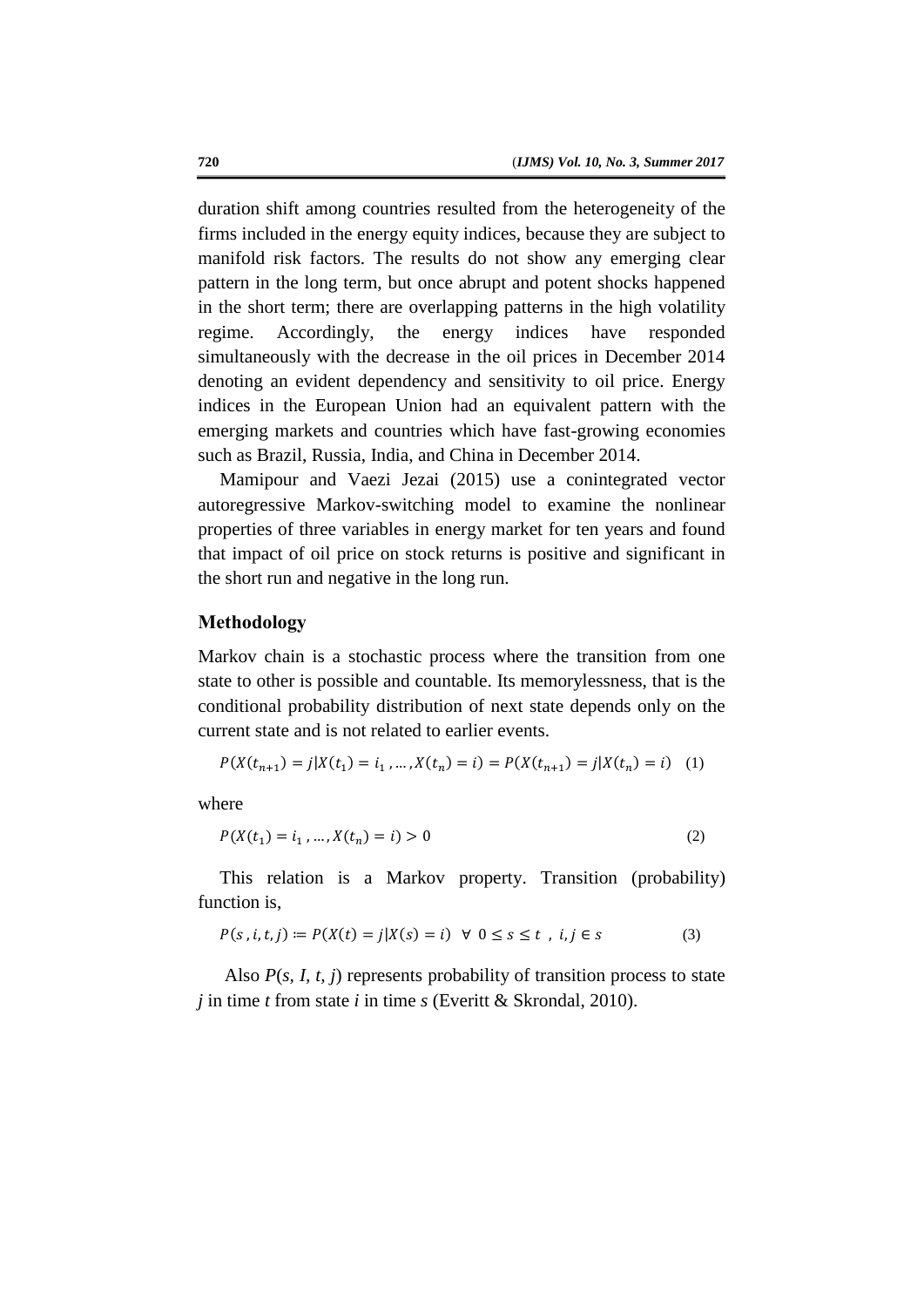## **Underlying Asset and the Markov Regime-Switching Model**

We consider a financial market with *M* economic situations. Given the volatility and movement, the underlying asset can adopt different values in different regimes. To describe and model this market, a continuous-time Markov chain *ε<sup>t</sup>* with *M* status was considered, so the underlying asset model is as follows:

$$
\frac{dS_t}{S_t} = \mu_{\varepsilon_t} dt + \sigma_{\varepsilon_t} dW_t \qquad 0 < t < T \tag{4}
$$

where  $dW_t$  is a Wiener process (the process of geometric Brownian motion),  $\sigma_{\text{et}}$  is the underlying asset volatility (stock),  $\mu_{\text{et}}$  is a risk-free interest rate movement, and  $S_t$  is the underlying asset.  $\sigma_{\text{et}}$  and  $\mu_{\text{et}}$ depend on the Markov chain  $\varepsilon_t$  which can adopt different values in different regimes. The model above is a Markov regime-switching model (Karatzas & Shreve, 1991).

In the two-state Markov we have:

 $\varepsilon_t = 0$  when function cycle is expansionary (5)  $\varepsilon_t = 1$  when function cycle is contraction

In expansion mode,  $\varepsilon_t = 0$ ,  $\mu_{\varepsilon_t} = \mu_0$ , and  $\sigma_{\varepsilon_t} = \sigma_0$ , and in contraction mode  $\varepsilon_t = 1$ ,  $\mu_{\varepsilon_t} = \mu_1$ , and  $\sigma_{\varepsilon_t} = \sigma_1$ ; we suppose that  $\sigma_0 \neq \sigma_1$ .

In addition to three-state hidden Markov models we have three different states: Expansion, transition, contraction. We consider economic growth as the beginning of expansion. In this case we assume (Lawrence & Rabiner, 1980):

$$
\varepsilon_t = 2, \mu_{\varepsilon_t} = \mu_2 \text{ and } \sigma_{\varepsilon_t} = \sigma_2
$$
  
\n
$$
\varepsilon_t = 1, \mu_{\varepsilon_t} = \mu_1 \text{ and } \sigma_{\varepsilon_t} = \sigma_1
$$
  
\n
$$
\varepsilon_t = 0, \mu_{\varepsilon_t} = \mu_0 \text{ and } \sigma_{\varepsilon_t} = \sigma_0
$$
\n(6)

 $\varepsilon_t = 2$ ,  $\varepsilon_t = 1$  and  $\varepsilon_t = 0$ , respectively represents expansion, transition and contraction states. So in three states Markov  $\varepsilon_t$  is as follows:

 $\varepsilon_t = 2$  when function cycle is expansionary

 $\varepsilon_t = 1$  when function cycle is transition (7)

 $\varepsilon_t = 0$  when function cycle is contraction

We suppose that  $P_k = P_k(S_k, t)$  is the price of an option with *k*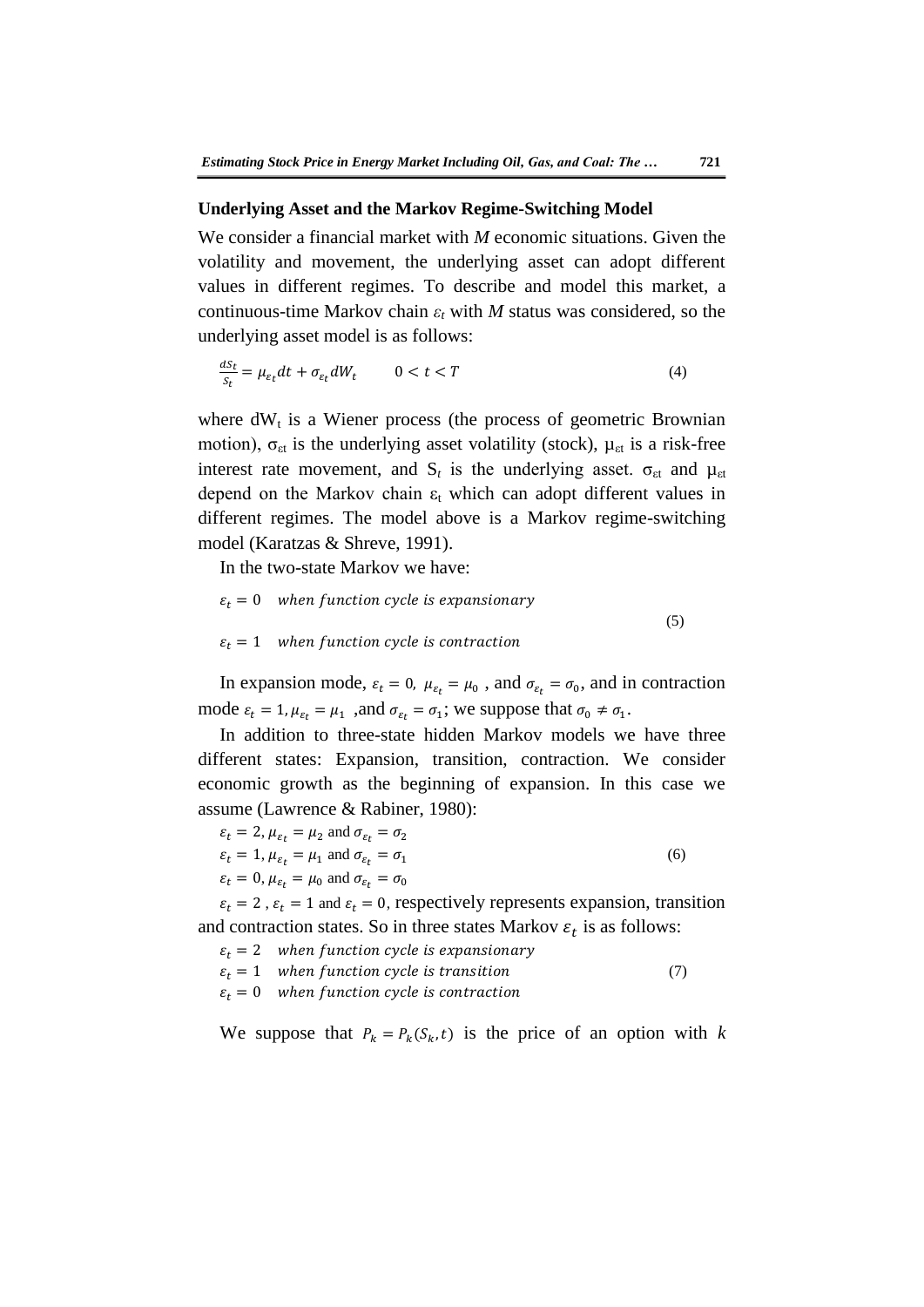regimes  $k = 1, 2, ..., M$ . Economic situations were determined through continuous time Markov chain,  $\varepsilon_t = {\varepsilon_t, t \ge 0}$ .

## **The Two-State Markov Switching Model in Energy Market**

The purpose of this survey is utilizing the two-state Markov switching model in the energy market of oil, coal, and gas since 1991 to 2011 in Iran**.** In this part, we estimate the price and determine its parameters. With regard to the relationship between the total price and variables defined in this study (oil, coal, and gas), the proposed model is expressed in linear and non-linear forms in such a way that the effect of the defined variables is obvious.

In the Markov regime-switching models the regime is the unobservable variable. Generally, the two-state Markov switching model is as follows:

$$
P_{i,t} = \begin{cases} \beta_{1,t}^1 X_{1,t} + \dots + \beta_{k,t}^1 X_{k,t} + \beta_{k+1,t} X_{k+1,t} + \dots + \beta_{j,t} X_{j,t} + \varepsilon_{t,1} & S_t = 1\\ \beta_{2,t}^2 X_{1,t} + \dots + \beta_{k,t}^2 X_{k,t} + \beta_{k+1,t} X_{k+1,t} + \dots + \beta_{j,t} X_{j,t} + \varepsilon_{t,2} & S_t = 2 \end{cases} (8)
$$

In the above model,  $P_t$  is the dependent variable,  $X$  is the independent variable and *S* represents the number of states.

#### **The linear two-state Markov switching model**

In the linear model, the parameter  $P_{i,t}$  is the total objective function and the total price parameter. The desired parameters in this example are  $X_1$  to  $X_3$ .

$$
P_{i,t} = \beta_0 + \beta_1 X_1 + \beta_2 X_2 + \beta_3 X_3 \tag{9}
$$

where

 $X_1$ :  $X_2$ :

 $X_3$ :

 $\beta_0$  to  $\beta_3$  are coefficients of the model,  $\beta_0$  is fixed coefficient,  $\beta_1$  is oil coefficient,  $\beta_2$  is gas coefficient, and  $\beta_3$  is coal coefficient.

The outcome of MATLAB application is the form of output coefficients and the best model for the desired function would be obtained after the insertion of these coefficients.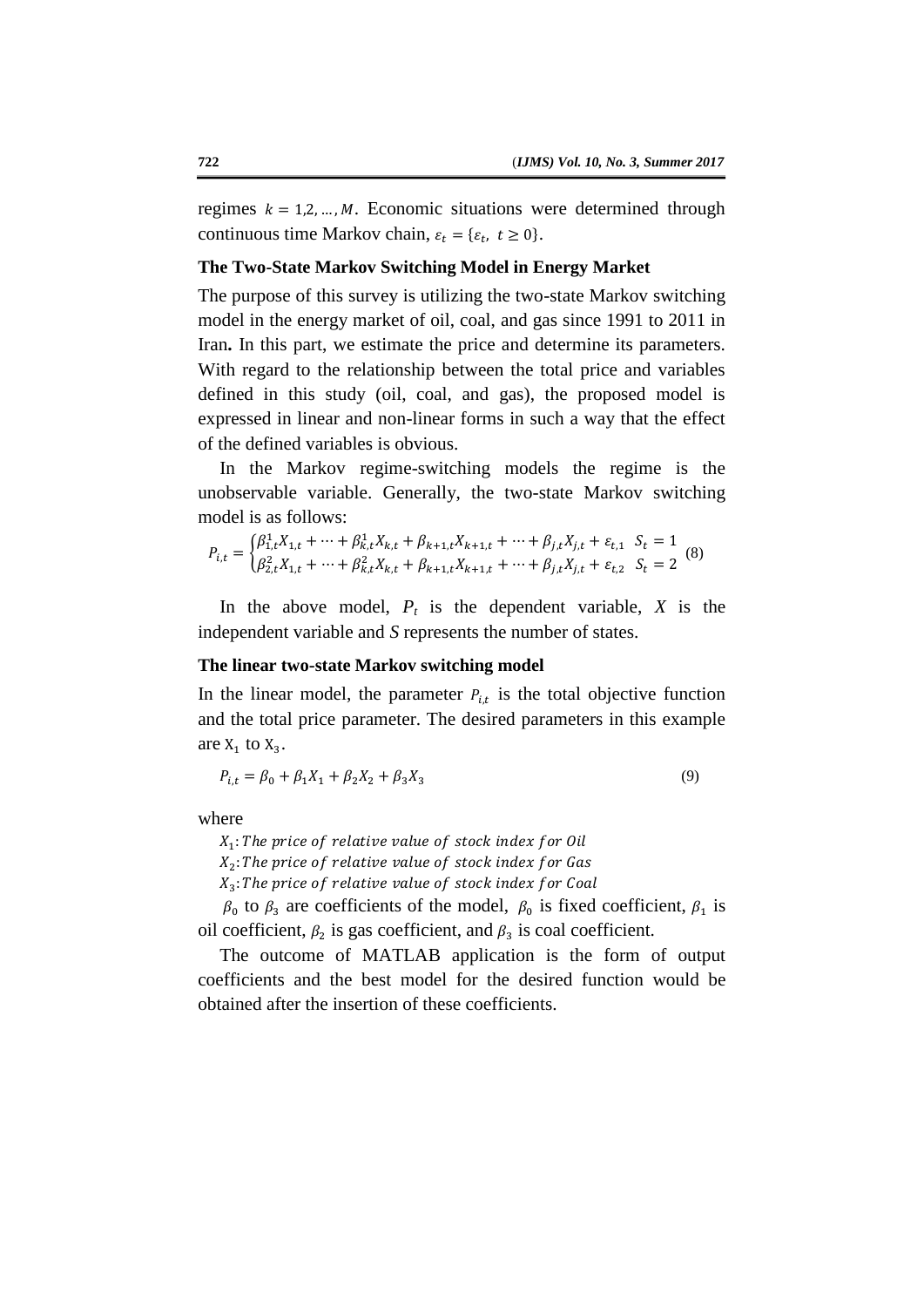#### **The non-linear two-state Markov switching model**

This model is as follow:

$$
P_{i,t} = \beta_0 + \beta_1 X_1^{a_1} + \beta_2 X_2^{a_2} + \beta_3 X_3^{a_3}
$$
 (10)

 $a_1$  to  $a_3$  are exponential factors, and the other parameters have been defined in the previous section. The data are derived from securities and the stock exchange organizations and they are related to the monthly relative values of each row. In this case, the aim is to obtain the optimal value of  $\beta$ , so that the objective function (total price)  $P_{i,t}$  is optimized and its value in comparison with the observed value (relative total price of reported indices) has the lowest error. The data are derived from the average daily data and, to synchronize data in terms of global price, each unit is presented in the form of stock exchange indices. We used MATLAB program to model this example.

So that all data are normalized using the following formula:

$$
X = 0.1 + 0.9 \times ((X - X_{min}) / X_{max} - X_{min})
$$
\n(11)

The aim of normalizing data is to make them similar in terms of the numerical value. The entire collection would be ambiguous if data are placed at zero intervals, so after normalizing we will not see any data as zero or one.

# **Results**

We consider oil, gas and coal prices; all three variables have been driven from Iran Stock Exchange. These prices are derived for a period of 20 years (1991 to 2011), so that the data are obtained from average daily prices and they are monthly relative value of each item. In order to unify them in terms of global prices, each module is provided in the form of stock exchange indices.

### **Calculation of the Linear Model**

First, the relative prices of the three cases mentioned are normalized and then by writing a command line in MATLAB with circulation period of 500 and  $1 \times 1 - 10^{-16}$  error, linear coefficients of the model are obtained.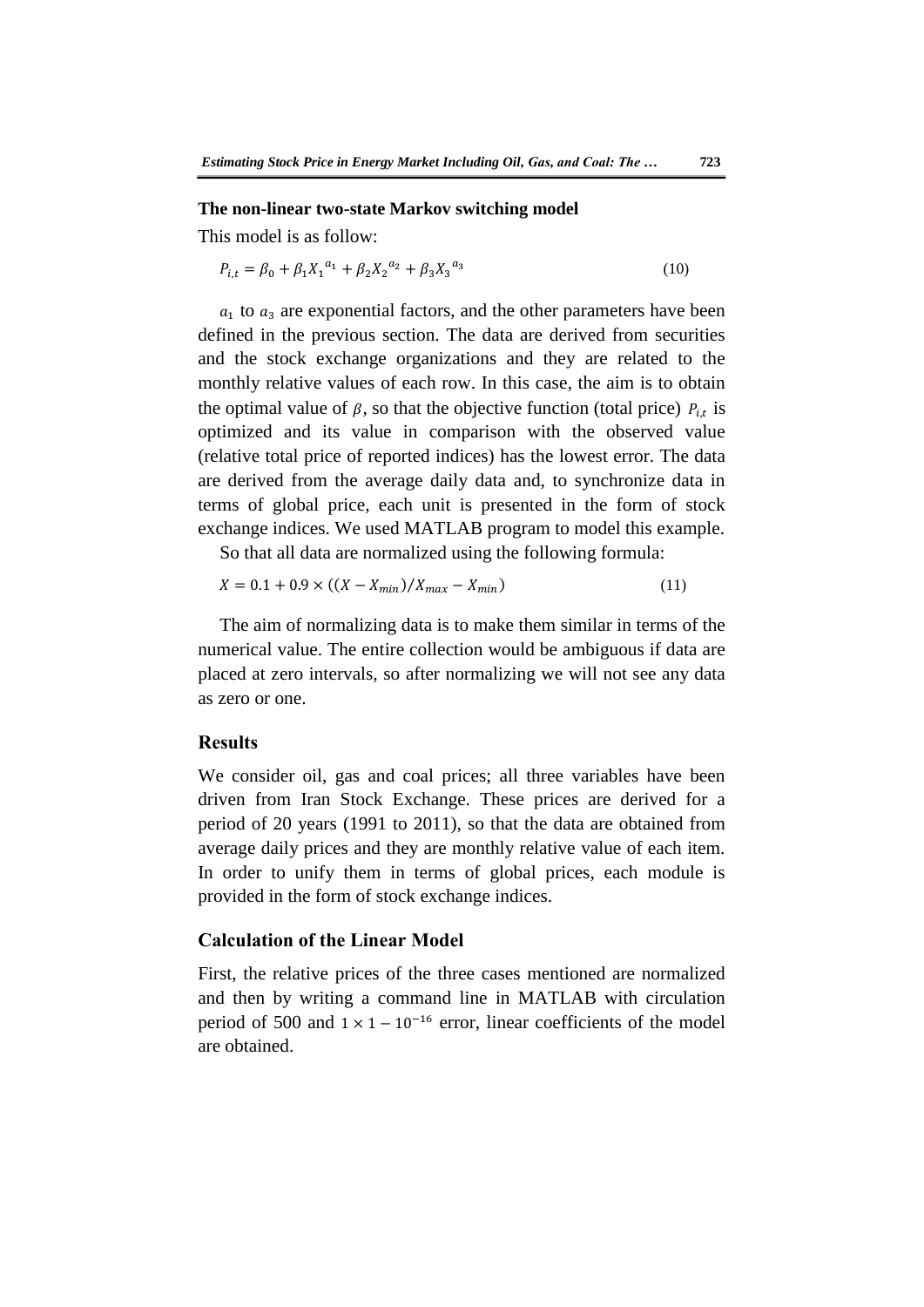$$
P_{i,t} = \beta_0 + \beta_1 X_1 + \beta_2 X_2 + \beta_3 X_3 \tag{12}
$$

**Table 1. Linear parameters estimation (Parameters obtained from MATLAB software)**

| <b>Coefficient</b> | <b>Estimation</b> |
|--------------------|-------------------|
| Fixed $\beta$      | 0.0065            |
| Oil $\beta$        | 1.6306            |
| Gas $\beta$        | 0.0853            |
| Coal $\beta$       | 0.0188            |

Now we set these parameters into the objective function:

$$
P_{i,t} = 0.0065 + 1.6306X_1 + 0.0853X_2 + 0.0188X_3 \tag{13}
$$

## **Calculation of the Non-Linear Model**

Considering the exponential coefficients and a little change in linear model, nonlinear coefficients of model are obtained.

$$
P_{i,t} = \beta_0 + \beta_1 X_1^{a_1} + \beta_2 X_2^{a_2} + \beta_3 X_3^{a_3} \tag{14}
$$

| Table 2. Non-linear parameters estimation (Parameters obtained from MATLAB software) |  |  |  |  |
|--------------------------------------------------------------------------------------|--|--|--|--|
|--------------------------------------------------------------------------------------|--|--|--|--|

| <b>Coefficient</b> | <b>Estimation</b> |
|--------------------|-------------------|
| Fixed $\beta$      | 0.30140           |
| Oil $\beta$        | 0.6221            |
| Gas $\beta$        | 0.3371            |
| Coal $\beta$       | 0.6110            |
| a <sub>1</sub>     | 0.4474            |
| $a_2$              | 0.4625            |
| $a_3$              | 0.7070            |

Now to evaluate and determine how well the model fits the data, we use the most common goodness of fit,  $R^2$  and then  $RMSE$  to verify compliance.

 $\overline{a}$ 

 $R^2$  and RMSE for the linear model:

$$
R^2 = 0.119
$$
  

$$
RMSE = 0.264
$$
 (15)

 $R<sup>2</sup>$  and RMSE for the non-linear model:

$$
R^2 = 0.24
$$
  

$$
RMSE = 0.186
$$
 (16)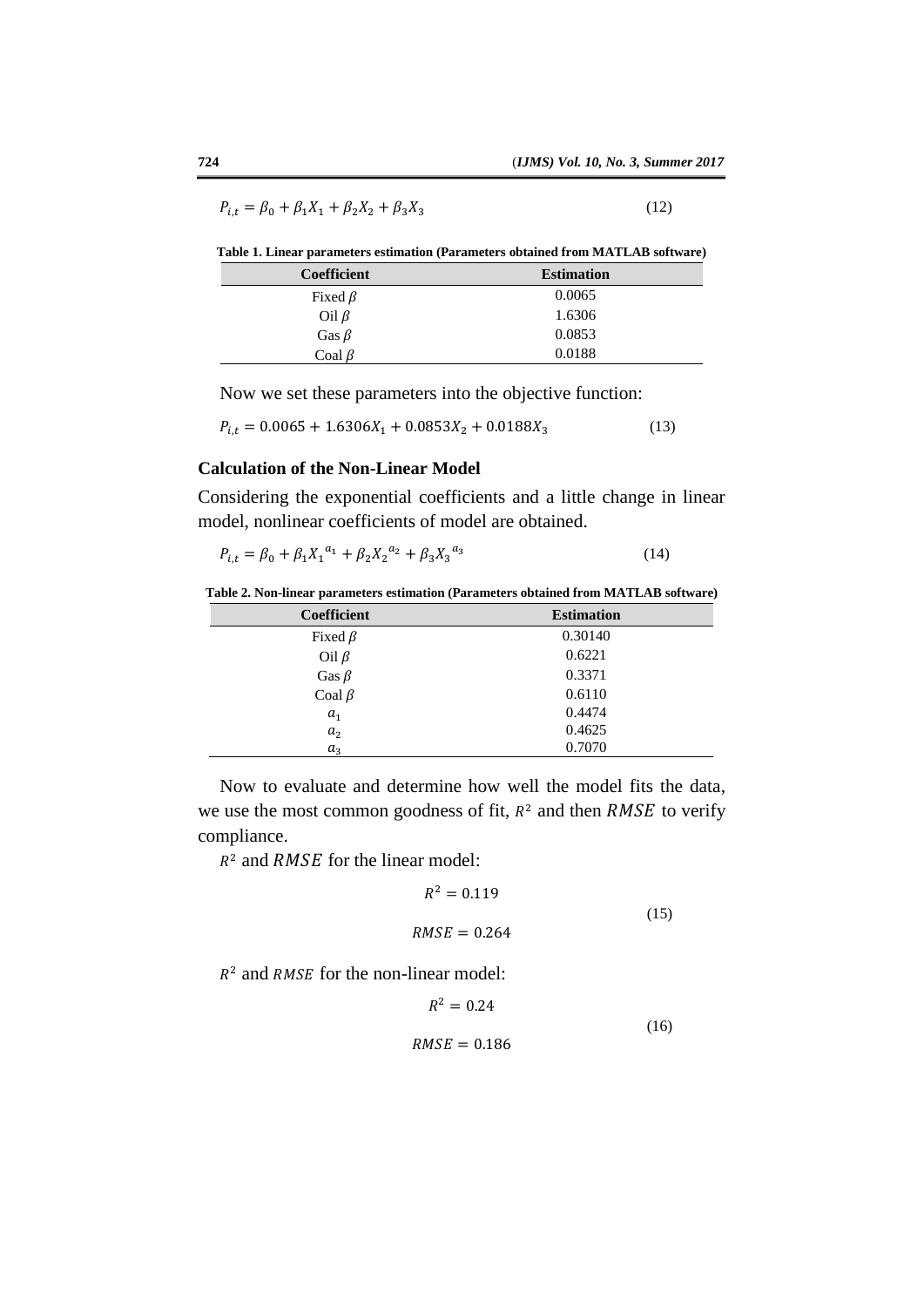In general, the fraction of the variance of the dependent variable in a regression is represented by r-squared. In this way, values of rsquared closer to one are thought to be indicative of a *better* regression.

RMSE has also been used for further investigation. It is the standard deviation of the residuals (prediction errors). Residuals are a measure of how far from the regression line data points are (Brooks, 2014).

Therefore, by analyzing the result of the Markov switching model for the linear and non-linear models to estimate prices, coefficients of these two models were determined. As we see R Squared  $(R^2)$  for the non-linear model is more than the linear one and also Root Mean Square Error (RMSE) for the non-linear model is less. So the nonlinear model is more accurate than the linear model. In these models, the objective function is to optimize the sum of squares of the differences between prices for oil, gas, and coal and the predicted values. There are many ways for price estimation, no one manner is necessarily better or worse than the other, actually, their strengths and weaknesses are mostly complimentary to each other, for example, Wang et al. (2016) employed a Markov switching multifractal volatility model to forecast crude oil return volatility in stock market. He proves that MSM models can make more precise volatility forecasts. They are even better than GARCH-class models or the historical volatility models. They compute 1 and 20-day-ahead forecasts of MSM, GARCH-class and historical volatility models. In order to examine the fact that whether the differences between the loss functions of the different models are statistically significant, they also use an advanced test of the model confidence set. That is, MSM models have greater forecasting abilities rather than the GARCH or HV models. Examining the temporal behavior of volatility of daily returns on crude oil futures, Mun Fung demonstrates that the regime switching model performs perceptibly better than non-switching models irrespective of evaluation criteria.

According to this survey, in order to predict the price of stocks, it is better to use nonlinear model in Markov switching model.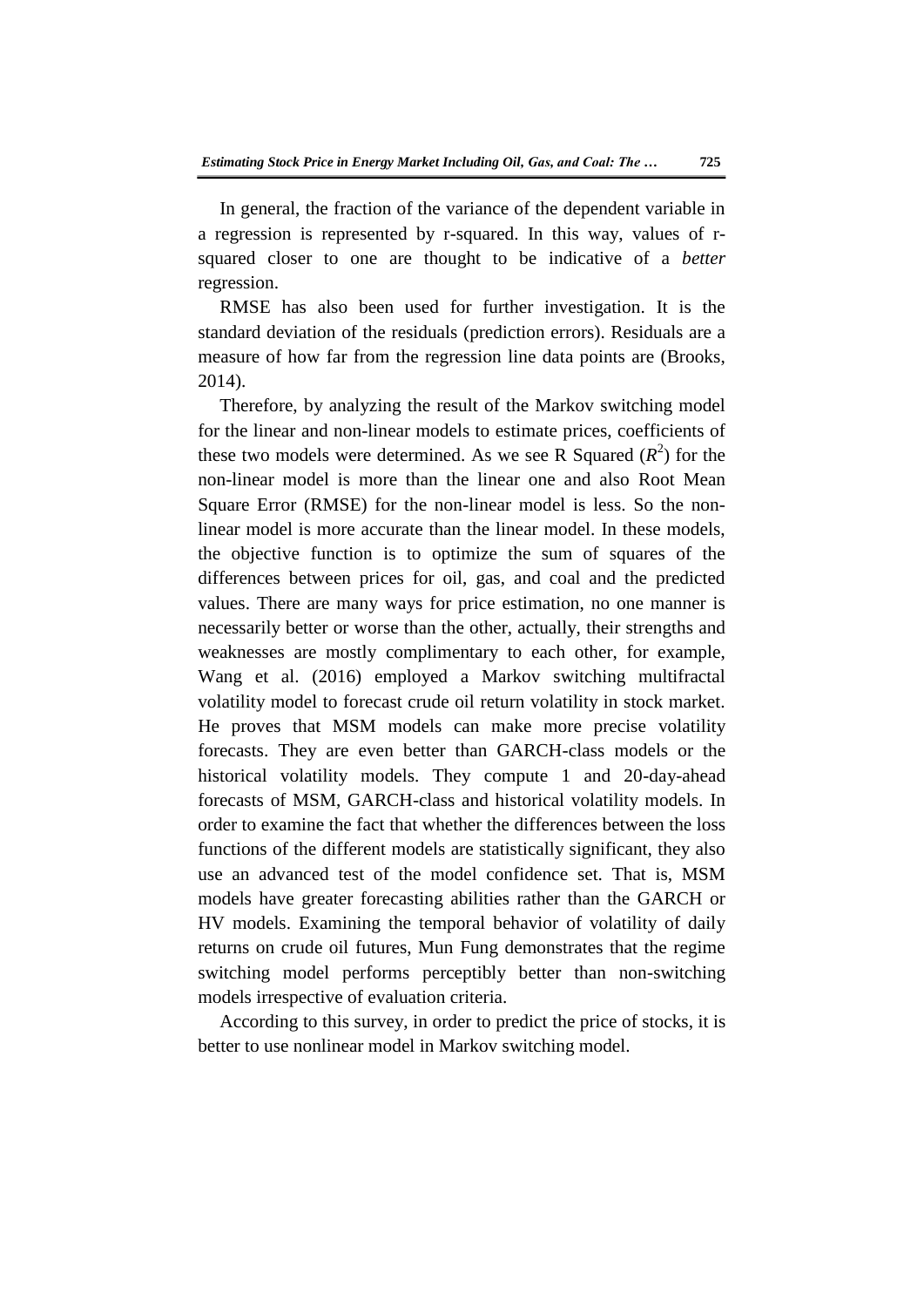The presence of important discrete economic events induces substantial non-linearity in the stochastic process and distorts inference in the event that it is not appropriately modeled. These procedures may lead to biased or inefficient results at any rate when regime shifts are deterministic instead of stochastic. In such cases, a nonlinear Markov-switching model proposed by Hamilton (1994) represents a lasting alternative to allow for stochastic behavioral changes.

Markov methodological limitations include such rules which have the highest priority and apply before all. Its application in systems with too much rules is difficult, so the efficiency will be slower. Most non-linear techniques give good in-sample fit data. A time-varying process has estimation difficulties when a shift in parameters occurs and the degradation of performance of structural macroeconomic models seems at least somewhat owing to regime shifts so that linear technics are not capable of describing these shifts. Markov regime switching model represents a very popular class which includes some alternative nonlinear and time-varying models. Generally, the model generates conditional heteroskedasticity and non-normality; prediction intervals are asymmetric and reflect the prevailing uncertainty about the regime.

## **Conclusion**

In this paper, we surveyed the two-state Markov switching model in energy market including oil, gas, and coal, and found that the Markov switching regime model is superior to Black-Scholes for the analysis of empirical phenomena in stock market. The main reason for the study of this model is the replacement of perfect and precise markets by asymmetry specification (skewness or smiles effect) related to fluctuations in market. Therefore, using this model in critical situations would automatically switch the market. So the proposed model for explaining various behavioral patterns in different time intervals is appropriate. Whereas Markov regime switching models can be considered as generalization of Hidden Markov models, the method proposed in this paper with two state regimes would compose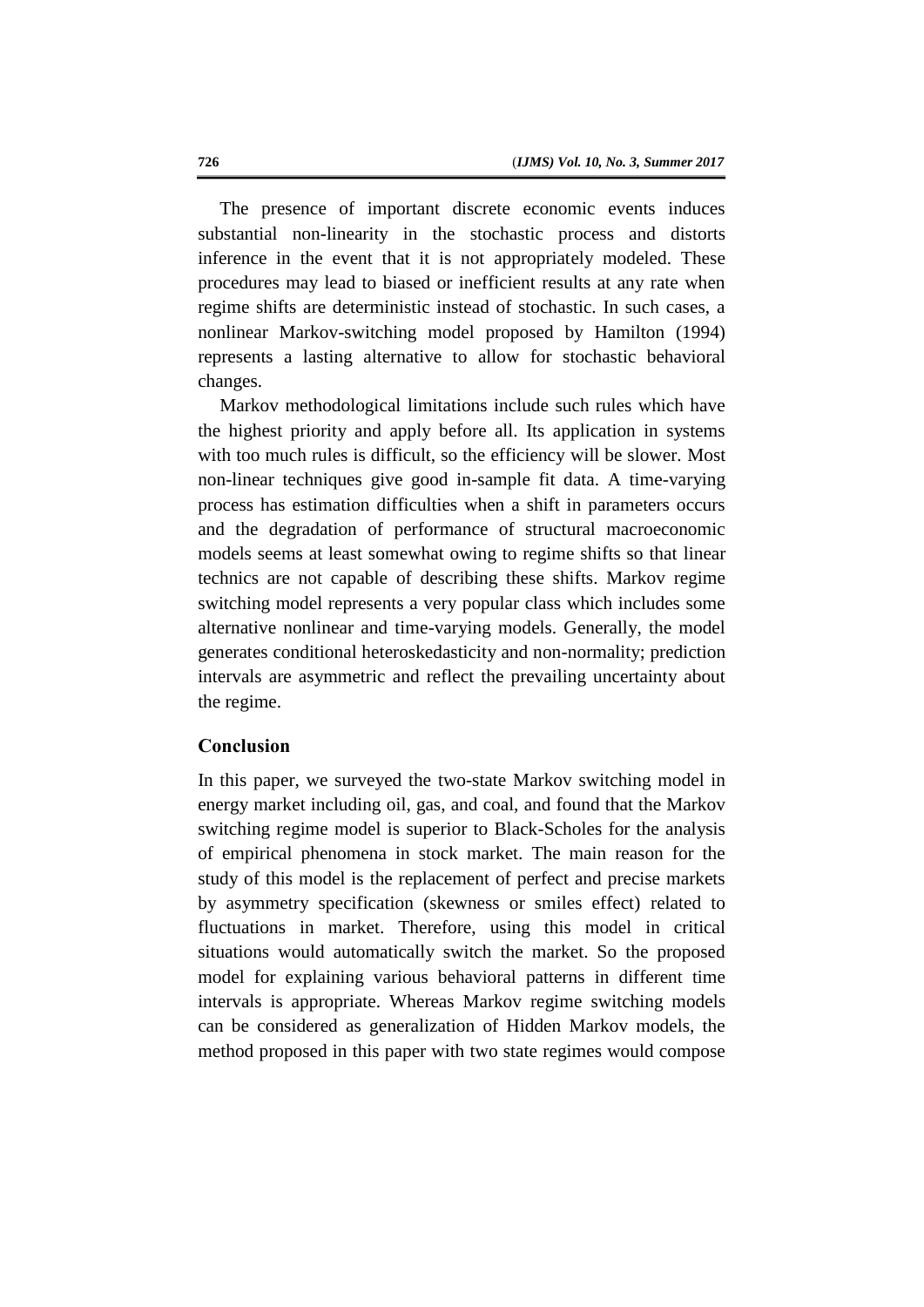a more naturalistic model. The data are average of monthly prices of three items and the time period of the analysis extends from 1991 to 2011. We discussed the usage of the two-state Markov switching model by analyzing the results of the Markov switching model for the linear and non-linear models in energy market (oil, gas and coal). The result is that the non-linear model is relatively better than the linear model, because it has lower RMSE and greater R-squared.

This review may be useful for stakeholders, speculators and policy makers who are interested in the time-varying and volatile structure of the energy market.

Given the importance of the financial markets, some offers for future studies are using Markov switching models under random fluctuations such as the random variation of Hull-White, Heston, and others, study of the three-state regime or more and further review of diffusion and distribution test in order to achieve the appropriate model.